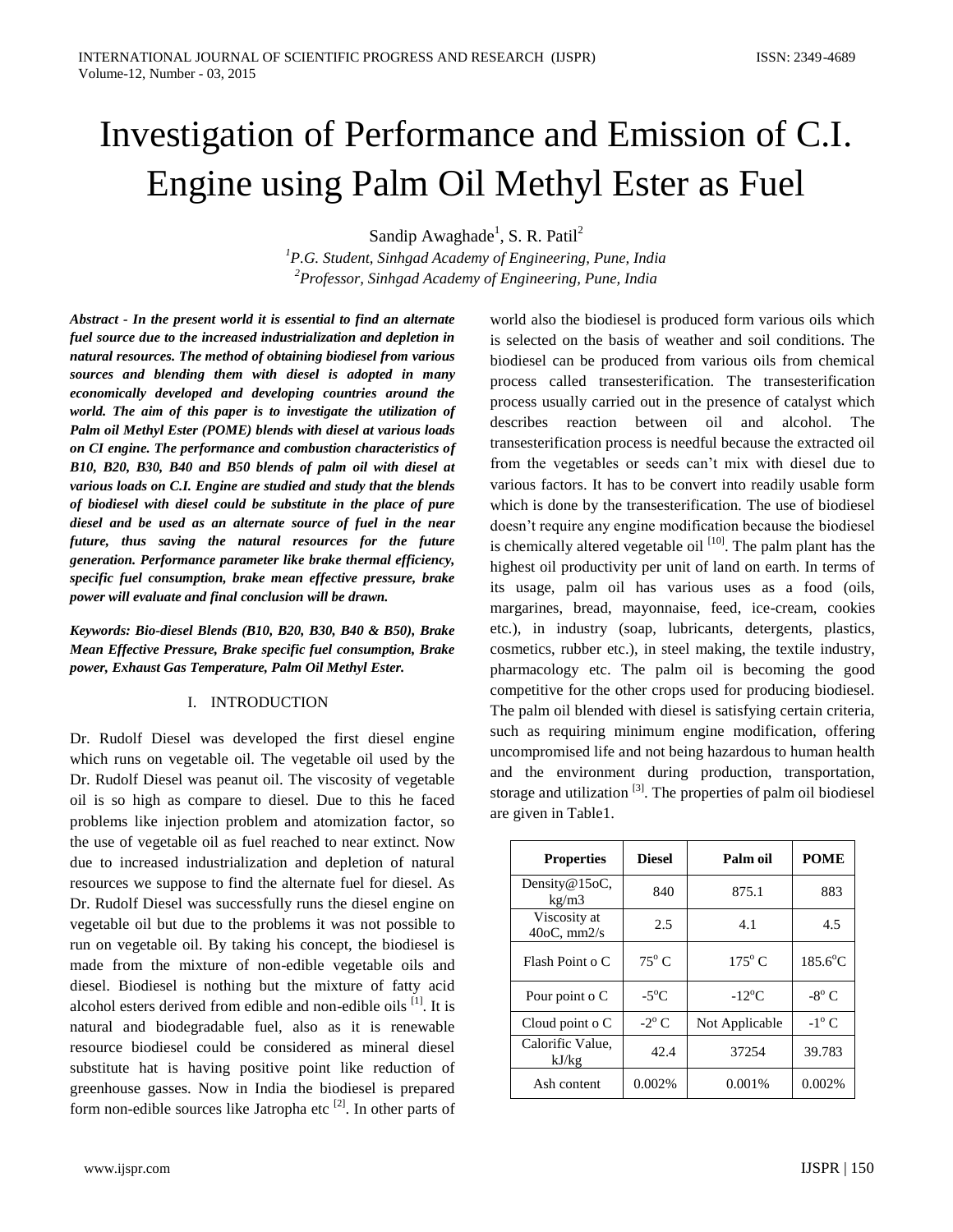| 'etane number | _ _ _<br>$-$<br>$\sim$ | $-$<br>__ | $\sim$ $\sim$<br>$ -$ | $\sim$ $\sim$<br>. |
|---------------|------------------------|-----------|-----------------------|--------------------|
|               |                        |           |                       |                    |

Table 1.1. Properties of Palm oil and Palm oil biodiesel.

### **OBJECTIVES**

- 1) Various thermo-physical of Palm oil and Palm oil Biodiesel are determined. The properties of Diesel, Palm oil and Palm oil Biodiesel are compared in the above table 1.
- 2) The performance parameters are found for Diesel and blends of Palm Oil Methyl Ester-Diesel like B10, B20, B30, B40 and B50 on the various loads (kg) like 0, 3, 6, 9 and 12 kg.
- 3) The emission parameters are also found for Diesel and blends of Palm Oil Methyl Ester- diesel for various loads (kg) 0, 3, 6, 9 and 12.
- 4) By comparing the above parameters the final conclusion will be drawn.

# II. EXPERIMENTAL SETUP

The performance and emission tests were carried out on four stroke single cylinder direct injection water cooled Diesel engine. Load is varied with Eddy current type dynamometer. The specification of test rig are mentioned in Table No. 2. The engine used was a modified Variable Compression Ratio engine. The operating compression ratio used is 18.



Fig.2.1 Experimental Setup<sup>[10]</sup>

| Make and<br>Model            | Kirloskar Oil Engine, TVI                              |
|------------------------------|--------------------------------------------------------|
| Type                         | 4-stroke single cylinder, water<br>cooled.             |
| Bore and stroke              | 80mm and 110mm                                         |
| Compression ratio            | 18:1; adjustable range 12-18                           |
| Maximum speed                | 2000 rpm                                               |
| Exhaust Gas<br>Analyzer Make | Indus Scientific Pvt. Ltd.                             |
| Software                     | Engines of LVI Engine<br>performance analysis software |
| Measurable Gases             | $CO$ , $CO2$ , $NOx$ , $SOx$ , and HC                  |

Table 1.2 Engine Specification.

The Output parameters like Performance parameters and Engine emission were obtained by varying the load in kg (0, 3, 6, 9, 12) and Blend Percentage of Plam Oil Methyl Ester by volume. The various blends of POME and diesel are used like B10, B20, B30, B40 and B50. The readings which were recorded at a constant compression ratio of 18, injection pressure of 200 bar and injection timing of 27o before Top Dead Centre (BTDC). The gas analyser used was 5- way in nature that can measure NOx, SOx, HC, CO, CO2.

# III. PROPOSED METHODOLOGY

The step by step methodology that was followed is given below.

- 1. Selection of suitable varying compression ratio, single cylinder diesel engine to study the performance, emission and combustion characteristics.
- 2. Conducting experiments with diesel at various loads and measure the performance and emission characteristics.
- 3. Conducting experiments with Palm Oil Methyl Ester-Diesel blends at various loads and measure the performance and emission characteristics.
- 4. Compare the performance and emission characteristics between fuels, Diesel and POME-Diesel blends.



Fig.4.1 Block diagram of Experimental Procedure<sup>[10]</sup>

# IV. SIMULATION/EXPERIMENTAL RESULTS

# *Effect on Brake Mean Effective pressure:*

The below graph is Load applied and Brake Mean Effective Pressure (BMEP). It is observed that the BMEP increases as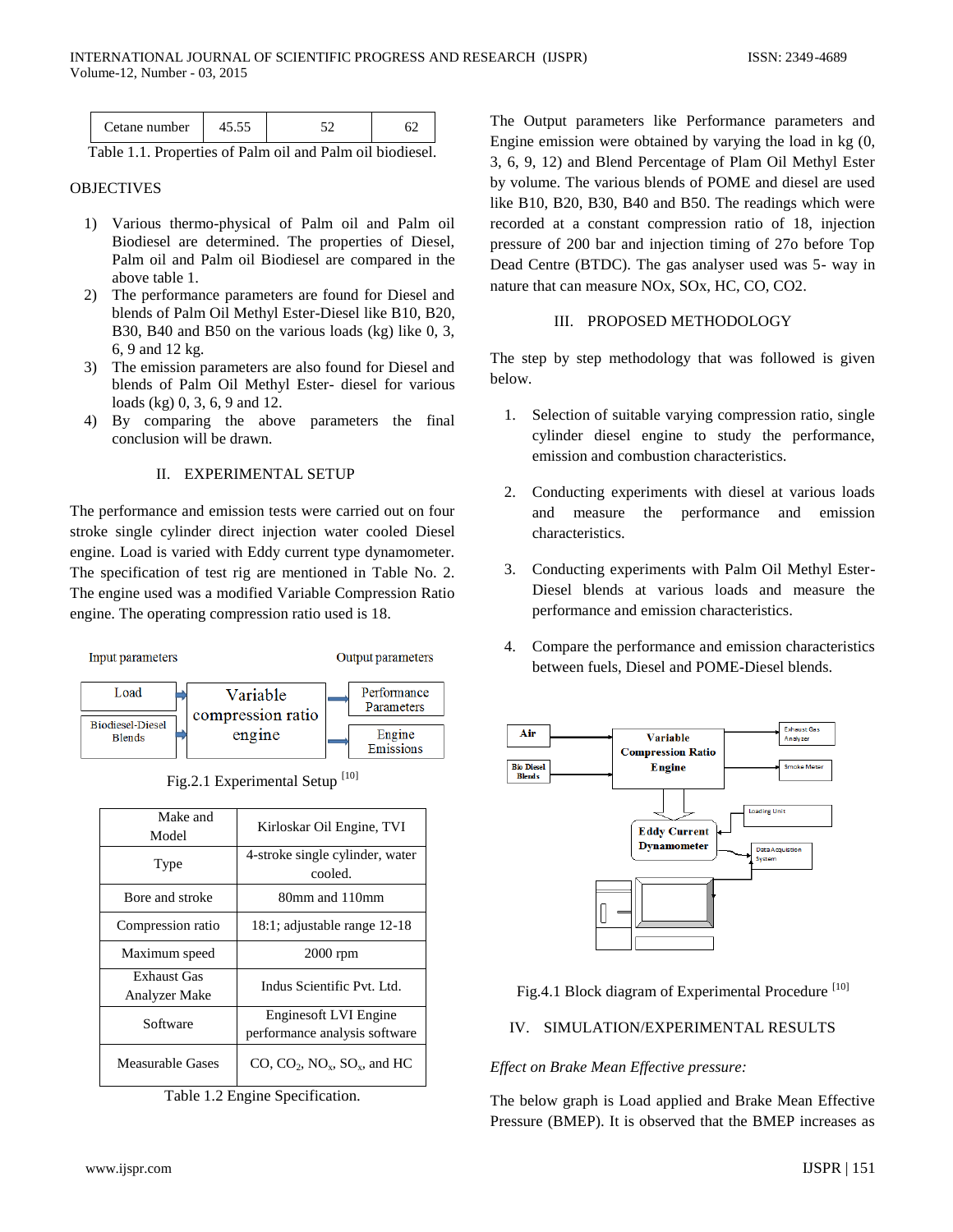the load increases. The pressure for diesel is found slight lower than the blends of POEM-diesel. Also found that as the load increases the BMEP also increases. The compression ratio was kept Constant at 18 and the injection pressure was kept to a standard to 200 bars.



Fig.5.1 Load v/s Brake Mean Effective Pressure

The brake mean effective pressure is a factor of turbulence generated caused by effective combustion leading to higher BMEP. The BMEP has increased by 58% on an average with diesel fuel.

#### *Effect on Brake Specific Fuel Consumption*

The graph gives an idea which is useful to get amount of fuel consumed for getting 1kW of brake power. The graph describes that the Diesel is found to give a specific energy output with less quantity of fuel.



Also it is found that the Palm Oil Methyl Ester–Diesel blends tend to be on the higher side as the calorific value are lesser when compared with fossil diesel. We can see from the graph that as the load increases the brake specific fuel consumption (BSFC) decreases for the fuels and blends used in the engine. The brake specific fuel consumption of all blends of POEMdiesel is increased by average 16% to that of diesel fuel.

#### *Effect on Brake Power:*



Fig.5.3 Load v/s Brake Power (B.P.)

The above graph is variation of Load v/s Brake Power. In the graph the brake power of diesel fuel is lower than all the blends of Palm Oil Methyl Ester- Diesel biodiesel. The B.P. of all fuel increases as the load increases. The max. B.P. is found for the blend B40. The B.P. for B40 increased by 54% compared to diesel fuel.

#### *Effect on Exhaust Gas Temperature:*

The exhaust gas temperature is the remaining heat carried by the exhaust which is left out to the atmosphere. The exhaust gas temperature is increases as the load applied on the shaft increases. It is found that the heat released is proportional to amount of exhaust gas temperature and release of heat to atmosphere means the complete combustion is takes place. All the readings are carried out at constant compression ratio (18) Injection pressure (200 bars), and Injection timing (270 before top dead centre TDC).



Fig.5.4 Load v/s Exhaust Gas Temperature

The amount of heat carried out by exhaust gas of biodiesel blend is not much differ from heat carried out by exhaust gas of diesel fuel. The heat carried away by B20 blend is increased by 2.2% compared to diesel fuel. The exhaust gas temperature of all blends of POME- Diesel biodiesel is increased by average 6% compared to diesel fuel.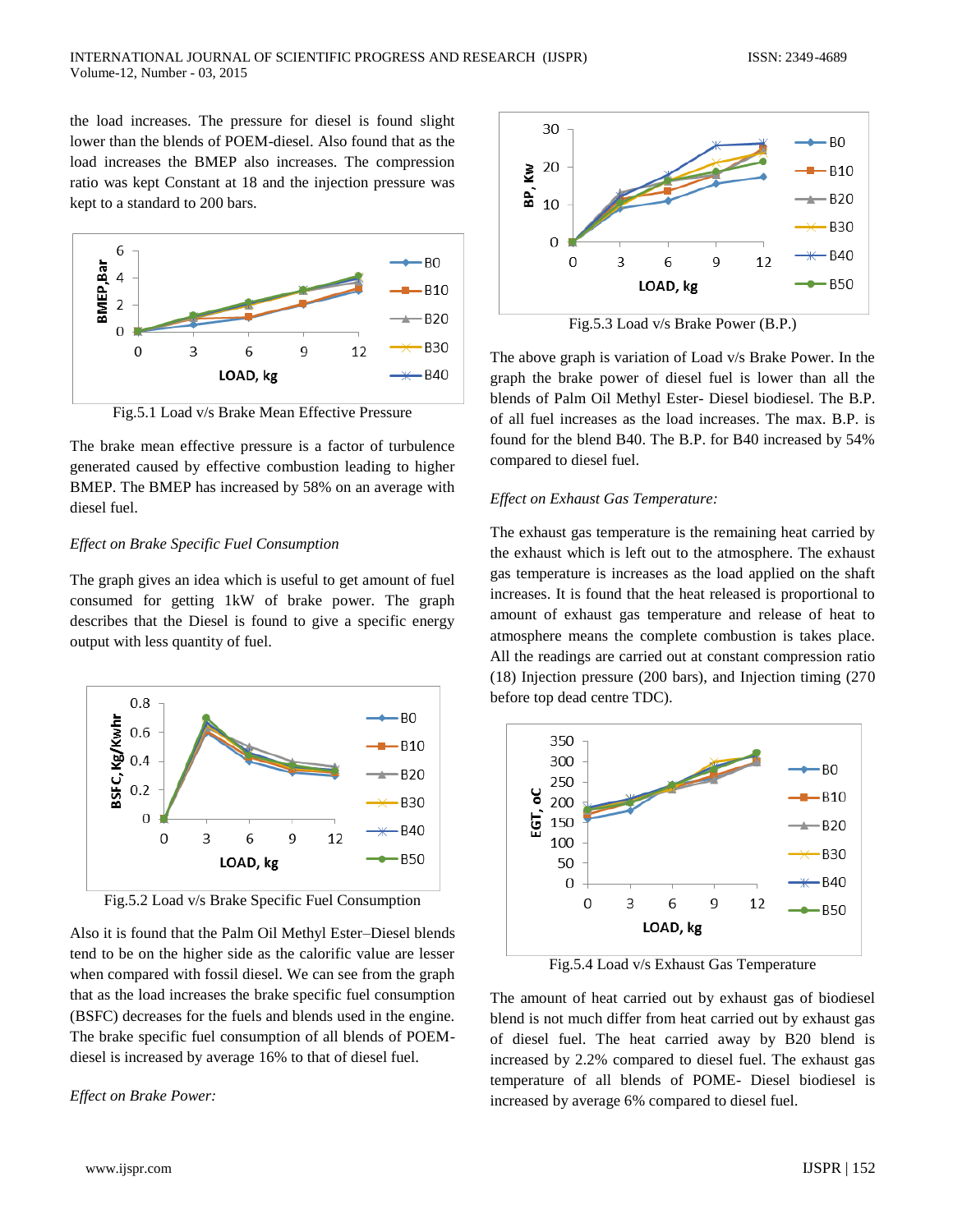#### *Effect on Carbon Di-oxide emission:*



Fig.5.5 Load v/s Carbon di-oxide emission

The above graph plots signifies the load applied and the carbon-dioxide emission. It is observed that as load increases the CO2 emission. The CO2 emission found for fossil diesel is quit lower than blends of POME-Diesel biodiesel. The CO2 emission of biodiesel is increased by average 15% compared to diesel fuel. For B20 CO2 emission increased by 9%. More the CO2 emission, lesser the carbon monoxide emission which means that the combustion is complete and (greener) cleaner.

#### *Effect on Carbon Monoxide emission:*

The carbon monoxide (CO) emission gives the idea about the incomplete combustion and the basic two reasons for incomplete combustion either the oxygen is lesser or time available for combustion is lesser. But the plotted graph clears the fact for same injection timing 270 BTDC, the CO emission of Diesel fuel are found to be maximum. The graph also shows that the CO emission of biodiesel blends of palm oil methyl ester-diesel is much lesser than the Diesel fuel.



Fig.5.6 Load v/s Carbon mono-oxide emission

The biodiesel blends yields a reduction of 49% lesser than diesel and B20 gives carbon monoxide emission reduction of 22% on an average of all loads. The graph also signifies that as the load increases for a constant speed the fuel consumption also increases and also the CO emission increases.

#### *Effect on Hydrocarbon emission:*



The higher emission of Hydrocarbon gives the idea of the incomplete combustion. The graph explains the fact that as load increases the emission of hydrocarbon also increases. The pure diesel fuels hydrocarbon emission is much more compared to biodiesel blends of POME-Diesel. The B50 blend of biodiesel gives the minimum emission of HC about 56%. The B20 blends HC emission is 27% reduction. The average reduction in HC emission for Biodiesel blends of POME-Diesel is 38%.

#### *Effect on Nitrous Oxide emission:*

The graph shows variation of Load v/s Nitrous oxide emission. It shows that as the load increases the NOx emission also increases. The NOx emission of diesel fuel is lower as compared to the all biodiesel blends of POME-Diesel. The relationship of load and NOx emission is linear increasing in manner. NOx emission of B50 increased by 40% and B20 by 23% when compared with fossil diesel.



Fig.5.8 Load v/s Nitrous oxide emission

#### V. CONCLUSION

The Palm Oil Methyl Ester used in diesel engine at compression ratio 18 and at 200 bars injection pressure. The experimental analysis proved that the HC and CO emission lowers but the NOx emission were quiet high when compared to fossil diesel. The BSFC and the Brake Power was found better than diesel fuel. The exhaust gas temperature of all blends of Palm oil methyl ester-diesel were found increased